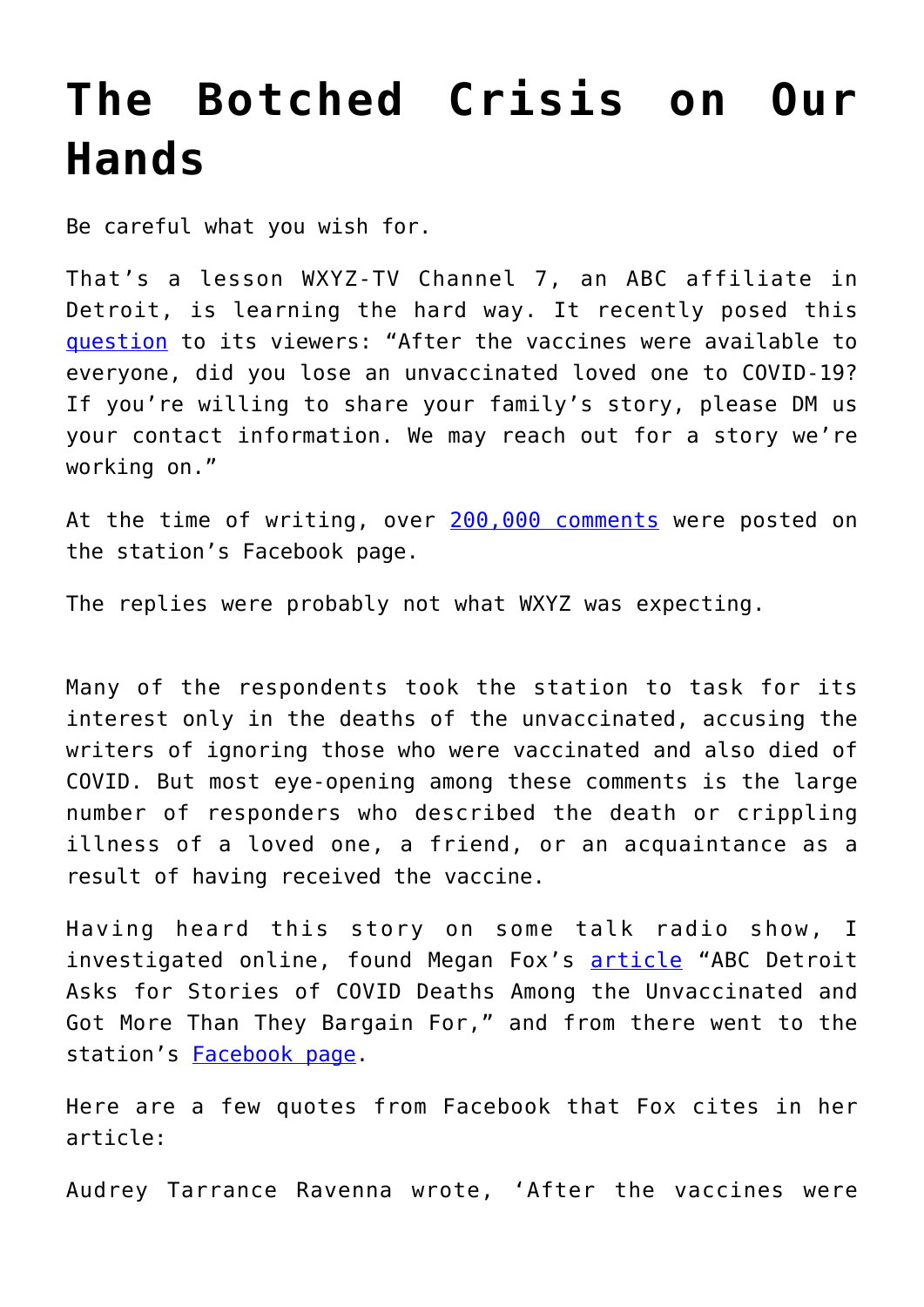available, 3 family members did their duty and got vaccinated. One suffered 2 strokes, one suffered neurological problems/tremors, one suffered a pulmonary embolism. All three died.' She went on to add that she doesn't know anyone who has had COVID except herself and she survived.

Here are some taken directly from Facebook:

Hilary Simpson: I lost my aunt to the Pfizer vaccine. CDC verified. VERS documented.

Noelle Foster: My dad flatlined after his second dose of Moderna.

Bonnie McLean: After the v were available…someone I care about suffered from severe memory loss **After** the second shot. A medical doctor could no longer remember where they lived or how to get home. Memory has yet to return. One life destroyed, and that life affected many others. But lives don't matter to you, you just seem eager to celebrate the death of the unv'd.

All of these reports are anecdotal and cannot be statistically evaluated, though Megan Fox did contact Audrey Ravenna and writes:

PJ Media did reach out to many of them and heard from Ravenna right away. 'I have direct knowledge of these three people,' she said. 'One is my daughter-in-law's mom who died 10 days ago. She had two Pfizer shots in the spring, a brain aneurism on April 8.' During the recovery process, the patient had another stroke, which totally paralyzed her. The neurologist did a brain MRI, according to Ravenna, and said there were what appeared to be signs of Alzheimer's. But the patient had no Alzheimer's symptoms. The family tried to report the event to the VAERS database, which keeps track of vaccine injury reports, but was unable to because no doctor would recognize a correlation.

The other two who died had complicating issues. Ravenna's brother-in-law was morbidly obese and contracted COVID after getting vaccinated. He did not recover. The third family member to suffer was another in-law of Ravenna's. 'She was under chemo for late-stage breast cancer.' When the patient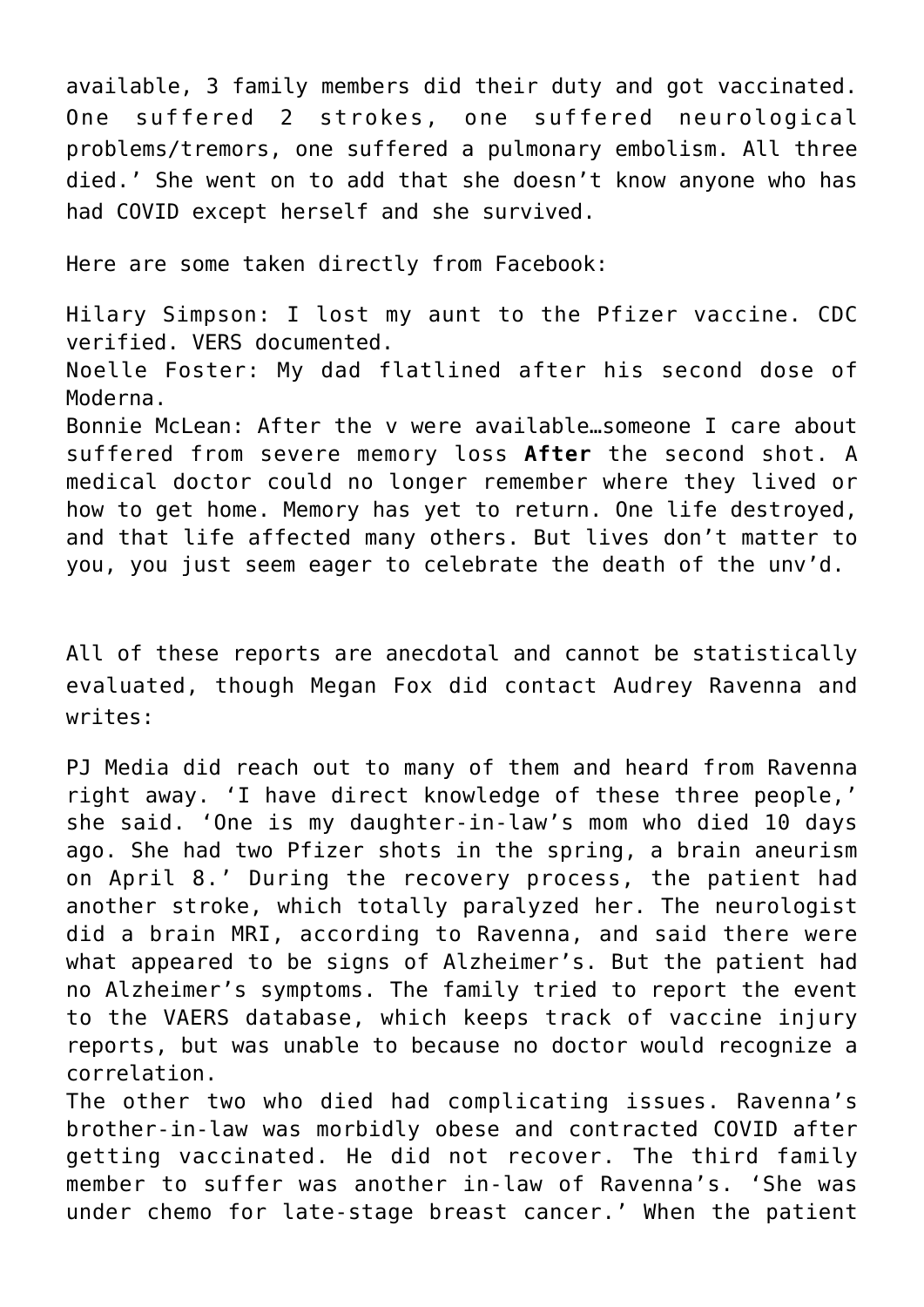received the vaccine, Ravenna says she developed a neurological reaction that caused tremors. She died soon after.

These stories are not constrained to consumers of WXYZ news, either. They correspond to one of the recent [Project Veritas](https://www.projectveritas.com/news/federal-govt-whistleblower-goes-public-with-secret-recordings-government/) [undercover videos,](https://www.projectveritas.com/news/federal-govt-whistleblower-goes-public-with-secret-recordings-government/) showing hospital medical staff talking about how the vaccines are causing great harm and sometimes death to the patients they are treating. Deleterious vaccine side effects are not limited to the U.S. either, as [a recent](https://rumble.com/vmpbh3-38132823.html) [video out of Israel](https://rumble.com/vmpbh3-38132823.html) testifies, with numbers of people sharing their stories of blood clots, heart problems, skin issues, and menstrual problems following their vaccine shots.

Is the vaccine killing or crippling Americans and others? Some folks certainly think so. I myself have no idea. Yet we do know that the vaccinated can both contract and spread COVID—most experts agree on that position—and that taking the vaccine only lessens the effects of the virus.

So here's the real question: Why the mandates to get everyone vaccinated? What's the motive here? If I don't want to take the shot, given what I perceive as the evidence of its effectiveness, nobody should really care. After all, do we really believe the government is truly concerned about our health? Why not do as we've always done when faced with a flu virus and leave the jab up to an individual's conscience?

Meanwhile, in India deaths and hospitalizations from the Wuhan virus have plummeted. Why? Because the government of India permitted the widespread use of Ivermectin to treat early cases. See the graphs [here](https://covid19criticalcare.com/ivermectin-in-covid-19/epidemiologic-analyses-on-covid19-and-ivermectin/) and be prepared to be astonished.

Once again comes the question: Why the need to force vaccinations on us?

And another question we should all be asking: How did our "experts"—our virologists, the Center for Disease Control